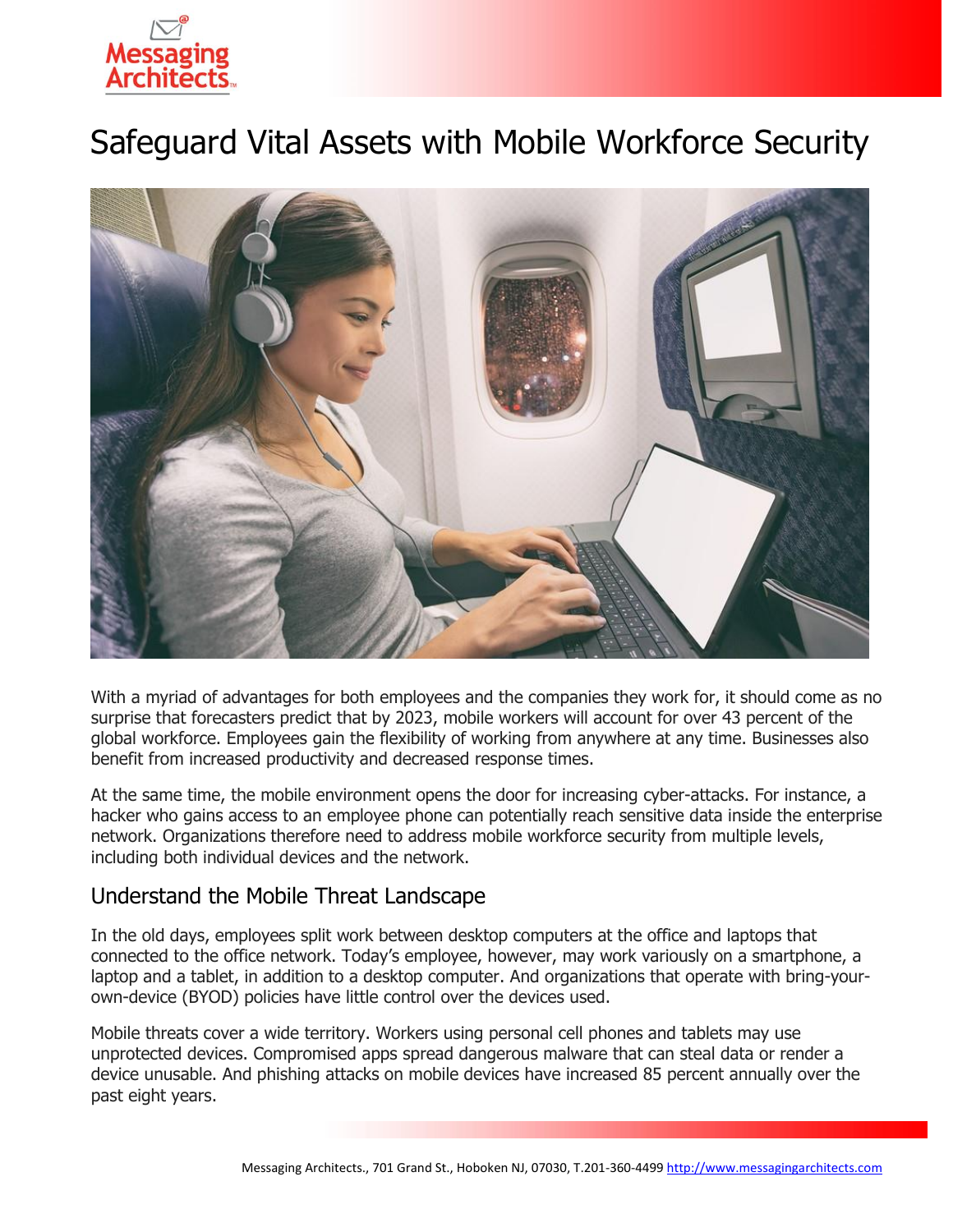



### Device-Level Security

An effective multi-layered approach to mobile workforce security addresses security at the device level. The device itself needs comprehensive, up-to-date virus protection. In addition, the security strategy must determine how the device accesses the network and what happens should a device become lost or stolen.

The industry offers several options for mobile device management (MDM). With a good MDM system, administrators can specify which devices can access the network. The MDM system should define access for applications and provide end-to-end encryption. It should also allow for remote configuration and the ability to remotely wipe a device in the case of theft.

### Essential Policies for Mobile Workforce Security

From the perspective of the IT department, the safest approach to mobile access involves restricting employees to devices owned and managed by the company. This scenario gives the organization the greatest control over what applications employees download and use.

However, many small to medium businesses instead opt for a BYOD environment. This can reduce overhead costs and even increase productivity. But it greatly increases the security risks. To offset those risks, organizations need to define and enforce comprehensive policies for mobile device usage. Policies should include requirements such as the following:

- **Never use public Wi-Fi** That free internet access at the local café may sound convenient, but cybercriminals love it. Use cellular data instead, or keep data safe with a virtual private network (VPN).
- **Stay current on updates** Those updates often include patches for known software vulnerabilities, in addition to enhanced features.
- **Run frequent backups** Employees should adhere to a regular backup schedule to protect against data loss.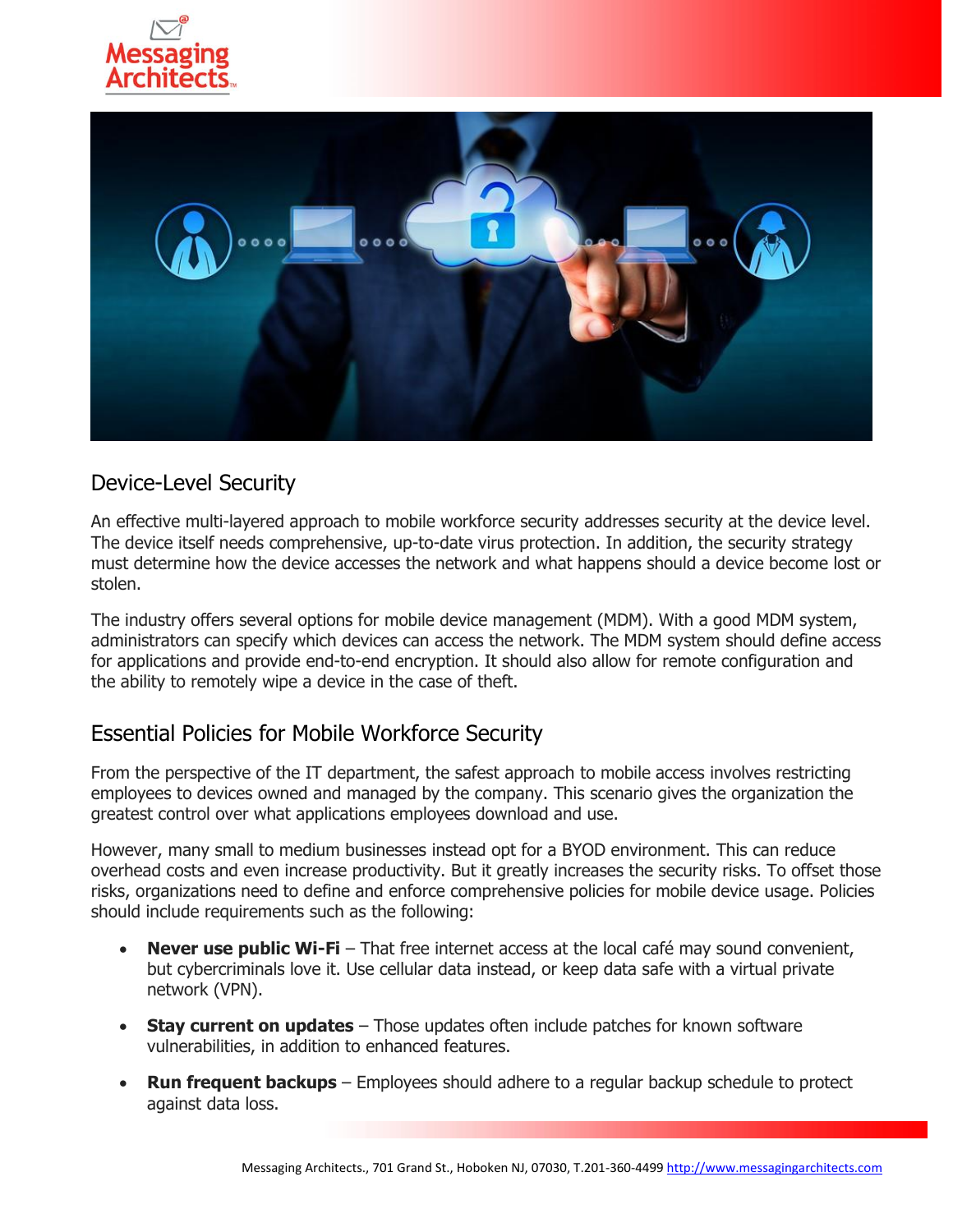

- **Mandatory passcodes or biometrics** On all devices.
- **Download only approved apps** Through the MDM system, create a whitelist of official apps that employees can download and use. Unofficial apps provide a haven for viruses and other malware.



### Security in the Cloud

Another critical element of [multi-layer security](https://messagingarchitects.com/security/) involves implementing protections on the network side. First, you need to understand your network, including all points where data enters or leaves the organization. At a minimum, this includes email and cloud storage areas, as well as any additional cloudbased applications.

Second, define policies for data access and retention, encryption, naming conventions, passwords and regulatory compliance. These policies should cover how employees create, store and share data. For organizations using **Office 365 for mobile workers**, Microsoft includes the ability to automate many of those policies within the software.

Finally, run regular security audits to assess ongoing data safety. Employees come and go, and every new application changes the landscape. Audits will flag employees not adhering to policies and provide ongoing identification of vulnerabilities.